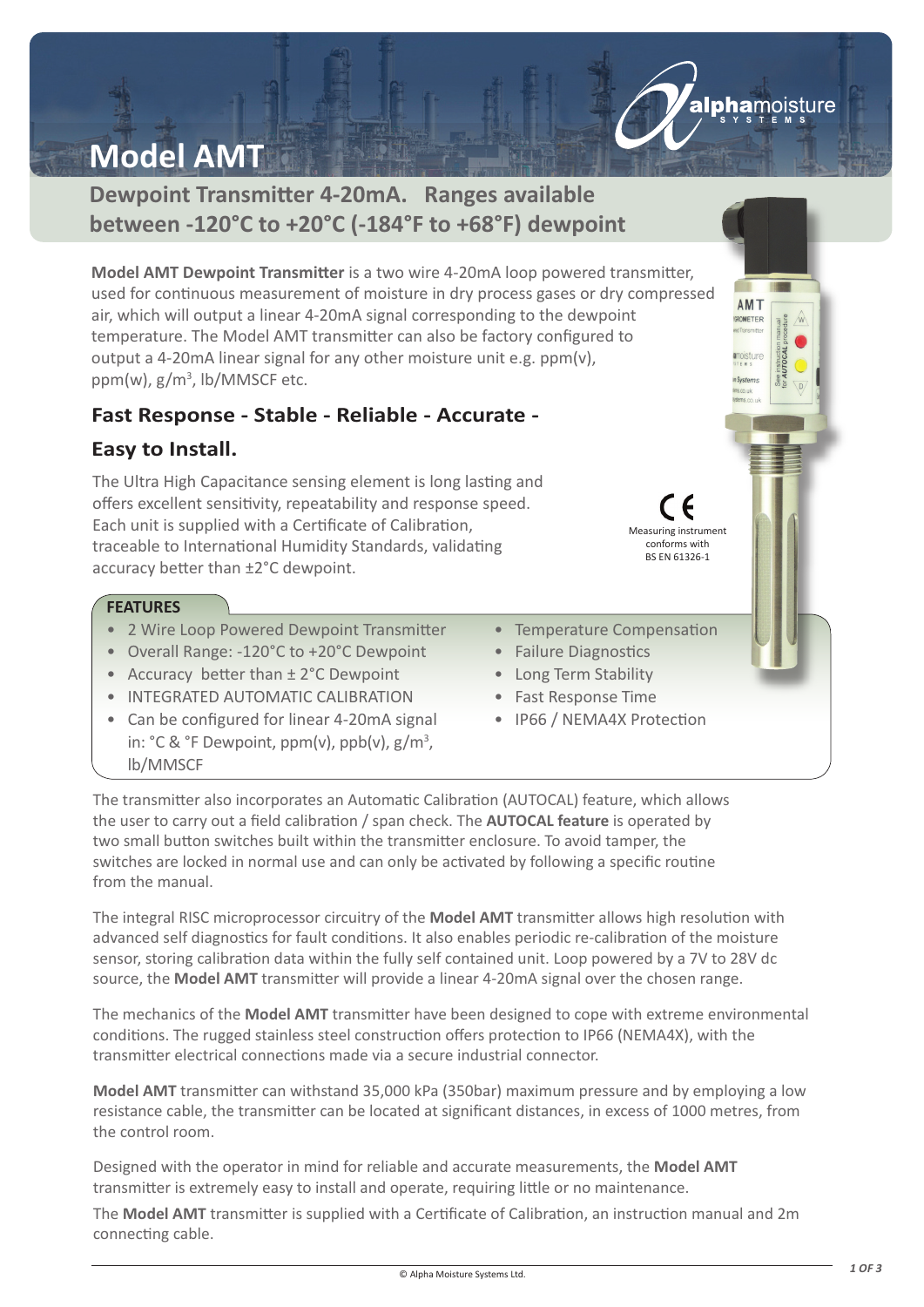#### **Specifications**

#### **MODEL AMT Dewpoint Transmitter**

**4-20mA Loop Powered Transmitter TRANSMITTER TYPE:** 2 Wire, 4-20mA Loop Powered Transmitter

**OUTPUT SIGNAL:** 4 to 20mA Linear **OPERATING VOLTAGE:** 7V - 28V dc. Reverse polarity protected.

**MAXIMUM SERIES RESISTANCE:** = {40 x (Supply Voltage – 7)} ohms

**SENSING ELEMENT:** Ultra High Capacitance - Aluminium Oxide Type **RANGES: See How to Order Below**

**AUTOCAL:** Field calibration / Span check facility. Activated and operated via two button switches on the Transmitter body. Locked in normal operating mode to avoid tamper.

**FACTORY CALIBRATION:** Supplied with Certificate of Calibration traceable to NPL / NIST

**ACCURACY:** Better than ±2°C dewpoint (NPL / NIST traceable for range -90°C to +20°C)

**TEMPERATURE COEFFICIENT:** Temperature compensated for operating range.

**REPEATABILITY:** Better than ±0.3°C dewpoint

**OPERATING TEMPERATURE:** -20°C to +60°C

**STORAGE TEMPERATURE:** -20°C to +70°C

**OPERATING PRESSURE:** From 1kPa (0.01 barA) to Maximum 35,000kPa ( 350 barA)

**OPERATING HUMIDITY** (External): Maximum - 95% RH Non-condensing

**SAMPLE FLOW RATE:** Flow independent but ideally 2 to 5 litres per minute. Max: 25 litres/min.

**CABLE TERMINATIONS:** IP66 (NEMA4X) rated, size C, DIN EN 175301 connector at the Transmitter and other end terminated with bootlace ferrules

**CABLE:** Supplied with 2m standard cable. Nominal diameter 3.4mm, 92ohms/km at 20°C

**ELECTROMAGNETIC COMPATIBILITY (EMC):** Complies to BS EN 61326-1

**WARM UP TIME:** 10 seconds

**FAULT CONDITIONS:**

**Open Circuit :** Output drives to 20.50mA **Short Circuit :** Output drives to 20.75mA

**ISOLATION:** Sensing Element connected to the 4-20mA loop but isolated from Transmitter body.

**TRANSMITTER ENCLOSURE:** 316 Stainless steel body with size C, DIN EN 175301 connector.

**SENSOR PROTECTION:** 316 Stainless steel mesh - 50 micron

**PROBE MATERIAL (WETTED PARTS):** 316 Stainless Steel

**WEATHERPROOF CLASSIFICATION:** IP66 / NEMA4X when Connector mated to Transmitter.

**MECHANICAL CONNECTION:** 3/4" UNF (16tpi) with integral Viton "O" ring seal.

**MECHANICAL WARRANTY:** 24 months in case of faulty workmanship and defective parts.

**CALIBRATION WARRANTY:** 12 months.

**ACCESSORIES INCLUDED:** Standard 2 meter connecting cable.

**How to Order - Step 2 of 4** Select A Longer Cable Below

### **How to Order - Step 1 of 4**

Select a Range Below

| $SD(F)$ :     | $-100^{\circ}$ C to $+20^{\circ}$ C ( $-148^{\circ}$ F to $+68^{\circ}$ F) dewpoint                                  |
|---------------|----------------------------------------------------------------------------------------------------------------------|
| $LD(F)$ :     | -120°C to +20°C (-184°F to +68°F) dewpoint                                                                           |
| HD(F):        | $-65^{\circ}$ C to $+20^{\circ}$ C $(-85^{\circ}$ F to $+68^{\circ}$ F) dewpoint                                     |
| <b>SILVER</b> | $-110^{\circ}$ C to $-20^{\circ}$ C ( $-166^{\circ}$ F to $-4^{\circ}$ F) dewpoint<br>resolution                     |
| <b>RED</b>    | $= 0.1^{\circ}$ C / $^{\circ}$ F<br>$-80^{\circ}$ C to $-20^{\circ}$ C $(-112^{\circ}$ F to $-4^{\circ}$ F) dewpoint |
| GREY          | $-80^{\circ}$ C to $0^{\circ}$ C $( -112^{\circ}$ F to $+32^{\circ}$ F) dewpoint                                     |
| <b>BLUE</b>   | $-80^{\circ}$ C to $+20^{\circ}$ C $(-112^{\circ}$ F to $+68^{\circ}$ F) dewpoint                                    |
|               | <b>PURPLE</b> -100°C to 0°C (-148°F to +32°F) dewpoint                                                               |
| SP:           | 1 to 1000 ppm(v) $---$ resolution = 1ppm                                                                             |
| MP:           | 0.1 to 100.0 ppm(v) - - - resolution = 0.1ppm                                                                        |
| LP:           | $0.01$ to 10.00 ppm(v) - resolution = 0.01ppm                                                                        |
| PB:           | 1 to 1000 ppb(v) - - - - - - - - resolution = 1ppb                                                                   |
| HG:           | 0.01 to 10.00 g/m3 - - resolution = $0.01$ g/m3                                                                      |
| LG:           | 0.001 to 1.000 g/m3-resolution = $0.001$ g/m3                                                                        |
| LB:           | 0.1 to 100 lb/MMSCF                                                                                                  |
|               |                                                                                                                      |

Order Example:- Dewpoint Transmitter Model DS1200-AMT-SDC(F) = –100°C to +20°C dp<br>Model DS1200-AMT COMES COMPLETE WITH A STANDARD 2 METRE CONNECTING CABLE.

### **How to Order - Step 3 of 4** Order a Display Below

# **Model DS1200**

**Model AMT- [X]**

Range

- Perfect for continuous online measurements
- Fast Response
- 22V 253V AC or DC operation
- Single channel in-line hygrometer
- Panel protection to IP65 (NEMA4X)
- 2 independent alarms
- 2 independent alarms

**For more details please see data sheet DS1200.**

## **CAB069-AMT + [XX]** Length **Your AMT Transmitter comes complete with 2 metres of connecting cable as standard.** To order a longer length in metres, add number after this part number. Example: **CAB069-AMT-10** for 10 metres **Non-Standard off the shelf cables available in 3, 4, 5, 10, 12, 15, 25m lengths. For longer lengths please call. AMT Standard Cable 2 Meters Part No. CAB069-AMT**

### **How to Order - Step 4 of 4** Select a Transmitter Holder **ADSH-AMT 303 + ADSH-AMT <sup>316</sup> <sup>+</sup> [X] [X] X = Choose INLET Pipe Fitting 0 =** None 1/8" NPT Port **4 =** 1/4" - Pipe OD **8 =** 1/8" - Pipe OD **6 =** 6mm - Pipe OD **X = Choose OUTLET Pipe Fitting 0 =** None 1/8" NPT Port **4 =** 1/4" - Pipe OD **8 =** 1/8" - Pipe OD **6 =** 6mm - Pipe OD Pipe Fittings **Comes compete with mounting plate. 2 grades available: 303 or 316 Stainless Steel**

**Order Example:- For Transmitter Holder 303 grade with 2 x 1/4 fittings Order ADSH-AMT 303 - 4 - 4**